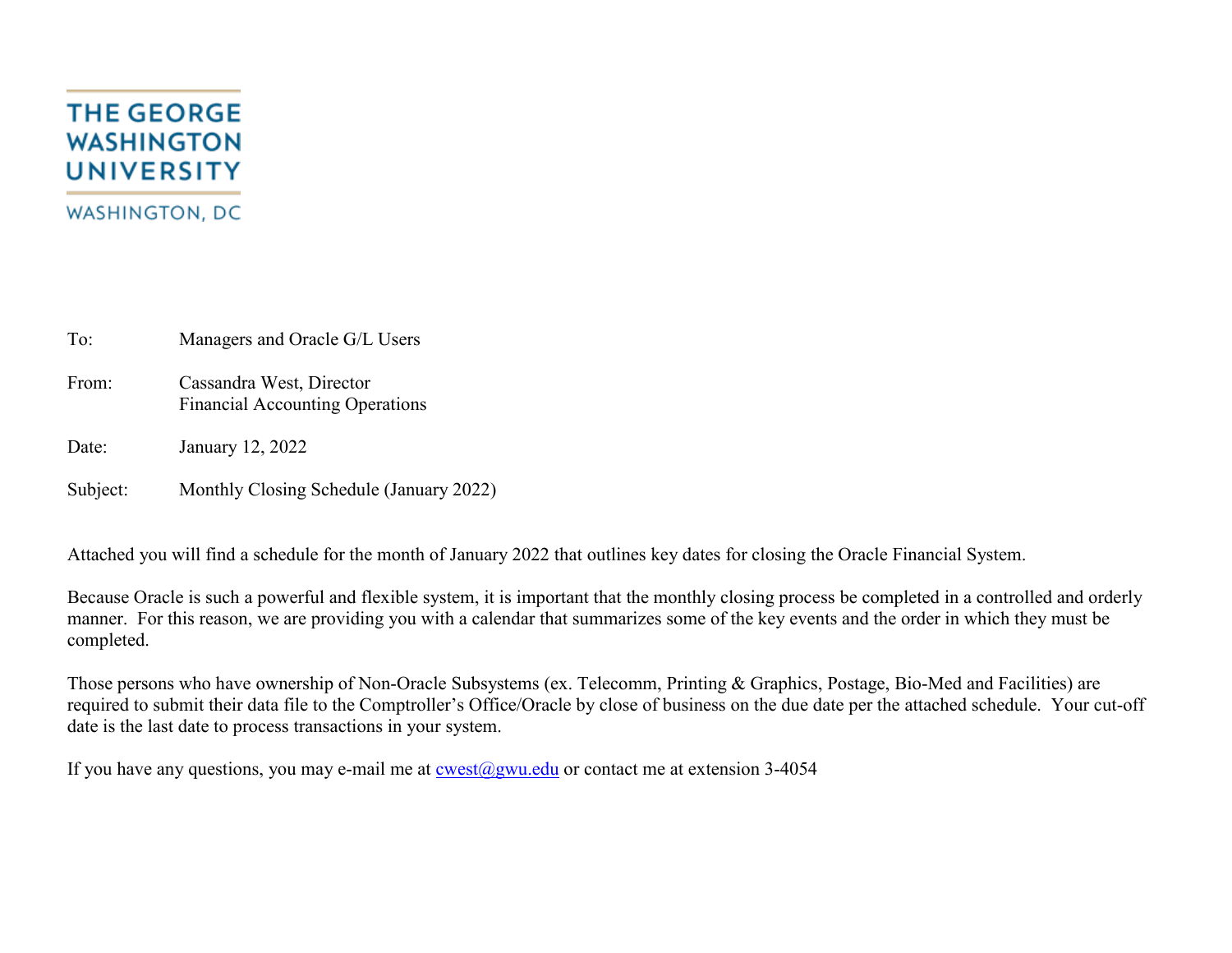| The George Washington University Monthly Closing Schedule |  |  |  |
|-----------------------------------------------------------|--|--|--|
|                                                           |  |  |  |

| Sunday          | Monday                                                                    | Tuesday                                        | Wednesday                                                                                                                                                       | Thursday                                                                                                                                                  | Friday                            | Saturday        |
|-----------------|---------------------------------------------------------------------------|------------------------------------------------|-----------------------------------------------------------------------------------------------------------------------------------------------------------------|-----------------------------------------------------------------------------------------------------------------------------------------------------------|-----------------------------------|-----------------|
|                 |                                                                           |                                                |                                                                                                                                                                 |                                                                                                                                                           |                                   |                 |
| $\overline{c}$  | $\mathbf{3}$                                                              | $\overline{4}$                                 | 5                                                                                                                                                               | 6                                                                                                                                                         | $\tau$                            | 8               |
| 9               | 10                                                                        | 11                                             | $\overline{12}$                                                                                                                                                 | $\overline{13}$                                                                                                                                           | 14<br>Facilities 1st Half Cut-off | $\overline{15}$ |
| 16              | 17<br>MLK Holiday                                                         | $\overline{18}$<br>Facilities 1st Half Posting | 19                                                                                                                                                              | $\overline{20}$                                                                                                                                           | 21                                | $\overline{22}$ |
| 23              | 24                                                                        | 25                                             | 26<br>Telecomm Cut-off<br>Printing & Graphic Cut-<br>off<br>Postage Cut-off<br>Bio-Med Cut-off<br>Facilities 2nd Half Cut-off<br>Telecomm 3rd Party Cut-<br>off | 27<br>Telecomm Posting<br>Printing & Graphic Posting<br>Postage Posting<br>Bio-Med Posting<br>Facilities $2nd$ Half Posting<br>Telecomm 3rd Party Posting | 28                                | 29              |
| $\overline{30}$ | 31<br>J/E Cut-off<br>Draws to be recorded by<br><b>Senior Accountants</b> |                                                |                                                                                                                                                                 |                                                                                                                                                           |                                   |                 |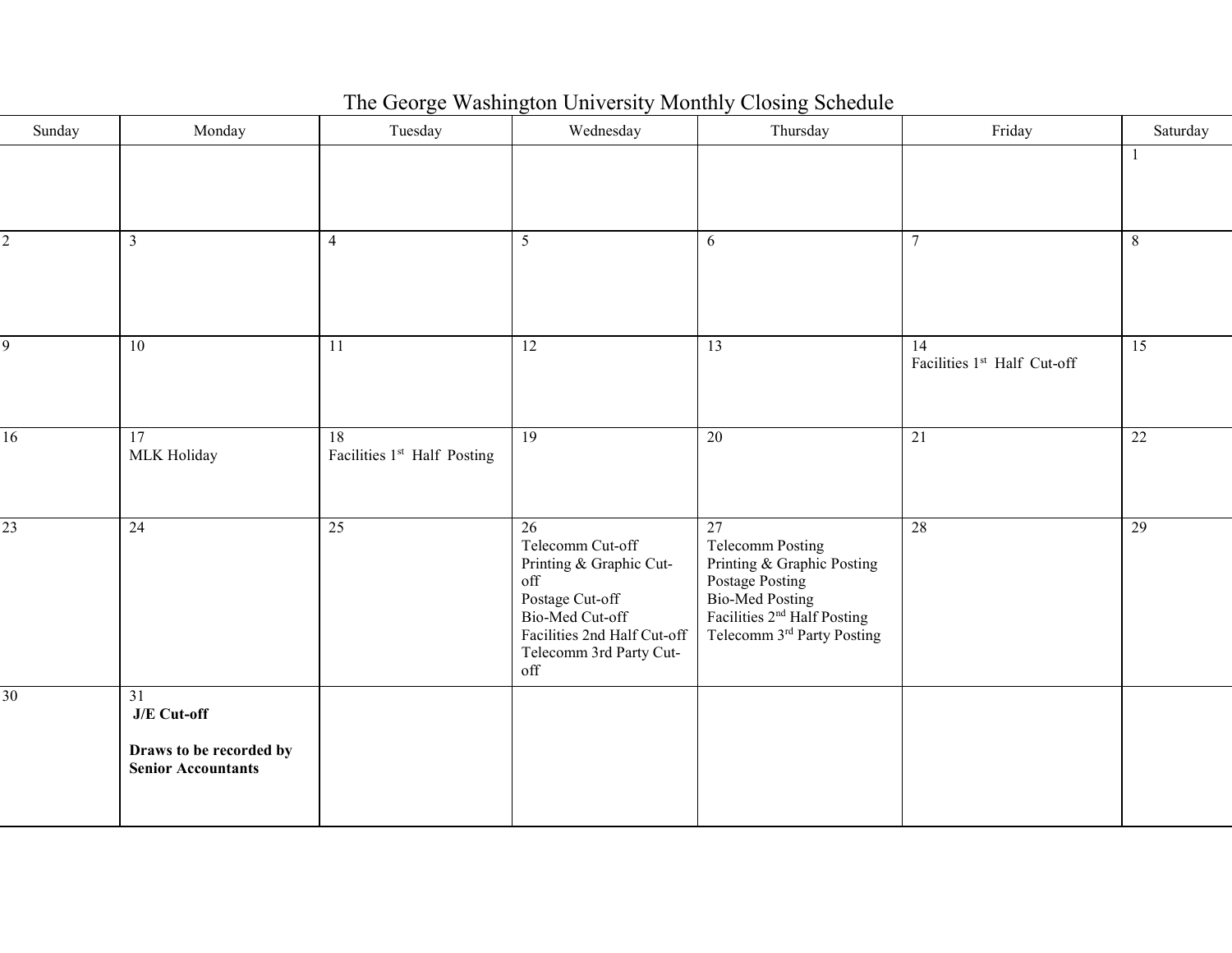## **The George Washington University Comptroller's Office January 2022 Monthly Closing Schedule**

| <b>General Ledger</b>                                                                                                                                                             | Time                                                           | <b>Closing Dates</b>                                                                                                                         |
|-----------------------------------------------------------------------------------------------------------------------------------------------------------------------------------|----------------------------------------------------------------|----------------------------------------------------------------------------------------------------------------------------------------------|
| Departmental Journal Entry and Approval Cut-off<br>Jan Unprocessed Manual Departmental J/E's will be rejected<br>Please delete journals and re-key into new period.               |                                                                | $01 - 31 - 22$<br>$02 - 03 - 22$                                                                                                             |
| <b>Accounts Payable</b>                                                                                                                                                           |                                                                |                                                                                                                                              |
| Stipend authorization form due (See calendar on A/P website)                                                                                                                      |                                                                |                                                                                                                                              |
| <b>Payroll</b>                                                                                                                                                                    |                                                                |                                                                                                                                              |
| (See calendar on Payroll website)                                                                                                                                                 |                                                                |                                                                                                                                              |
| <b>Cashier Offices</b>                                                                                                                                                            |                                                                |                                                                                                                                              |
| Cash Receipt-University<br><b>Credit Card Receipt</b><br><b>Student Account Cash Receipt</b><br><b>CLOSE AND FINALIZE ALL CASHIERING</b><br><b>SESSIONS BY CLOSE OF BUSINESS</b>  | 4:30 <sub>pm</sub><br>4:30 <sub>pm</sub><br>4:30 <sub>pm</sub> | $01-31-22$<br>$01-31-22$<br>$01 - 31 - 22$<br>$01 - 31 - 22$                                                                                 |
| <b>Oracle Systems Closings</b>                                                                                                                                                    |                                                                |                                                                                                                                              |
| <b>Accounts Payable</b><br>Open Period (A/P Feb)<br>Purchasing<br>Open Period (Purchasing Feb)<br>Grants<br><b>Accounts Receivable</b><br>General Ledger<br>Open Period (G/L Feb) | $5:00$ pm<br>$5:00$ pm<br>$5:00$ pm                            | $02 - 03 - 22$<br>$01 - 31 - 22$<br>$02 - 03 - 22$<br>$01 - 31 - 22$<br>$02 - 03 - 22$<br>$02 - 03 - 22$<br>$02 - 06 - 22$<br>$01 - 31 - 22$ |
|                                                                                                                                                                                   |                                                                |                                                                                                                                              |